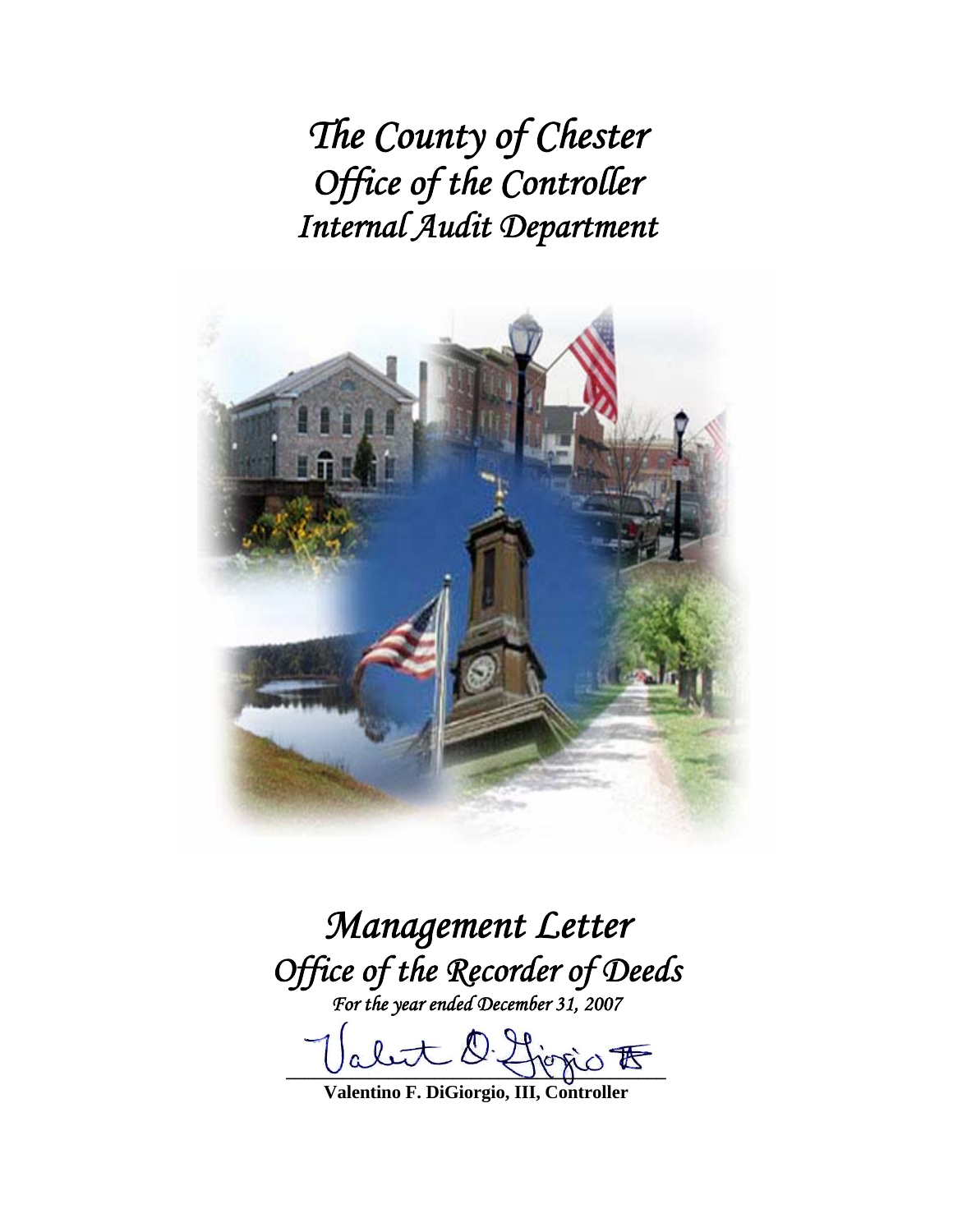# **To: Ryan A. Costello, Recorder of Deeds**

#### *Introduction*

On March 26, 2008, Internal Audit completed an audit of the *Office of the Recorder of Deeds* (*Recorder*) for the year ended December 31, 2007. Gretchen W. Sohn, CIA, was the auditorin-charge and was assisted by one additional auditor. Internal Audit is required by the Pennsylvania County Code to review county offices annually to ensure compliance with policies and procedures and to assess their overall internal control structure. The scope of our audit included a review of the following:

- Cash and Petty Cash/Change Funds
- Accounts Receivable
- Liabilities
- Cash Receipts
- Cash Disbursements
- Voided Transactions
- Recorder's Records Fund.

# *Executive Summary*

The management and staff of the *Recorder* are, in all material respects, in compliance with policies and procedures imposed by the County of Chester, the Commonwealth of Pennsylvania, and by the *Recorder*.Our audit disclosed no procedural or internal control weaknesses.

The management and staff of the Recorder should be commended for their dedication to excellence. The Internal Audit Department offers its compliments to an extremely knowledgeable and well-trained staff.

Internal Audit would like to thank the management and staff of the *Recorder* for their cooperation and assistance during the course of this audit.

Please feel free to contact our office at (610) 344-6769 should you have any questions or concerns.